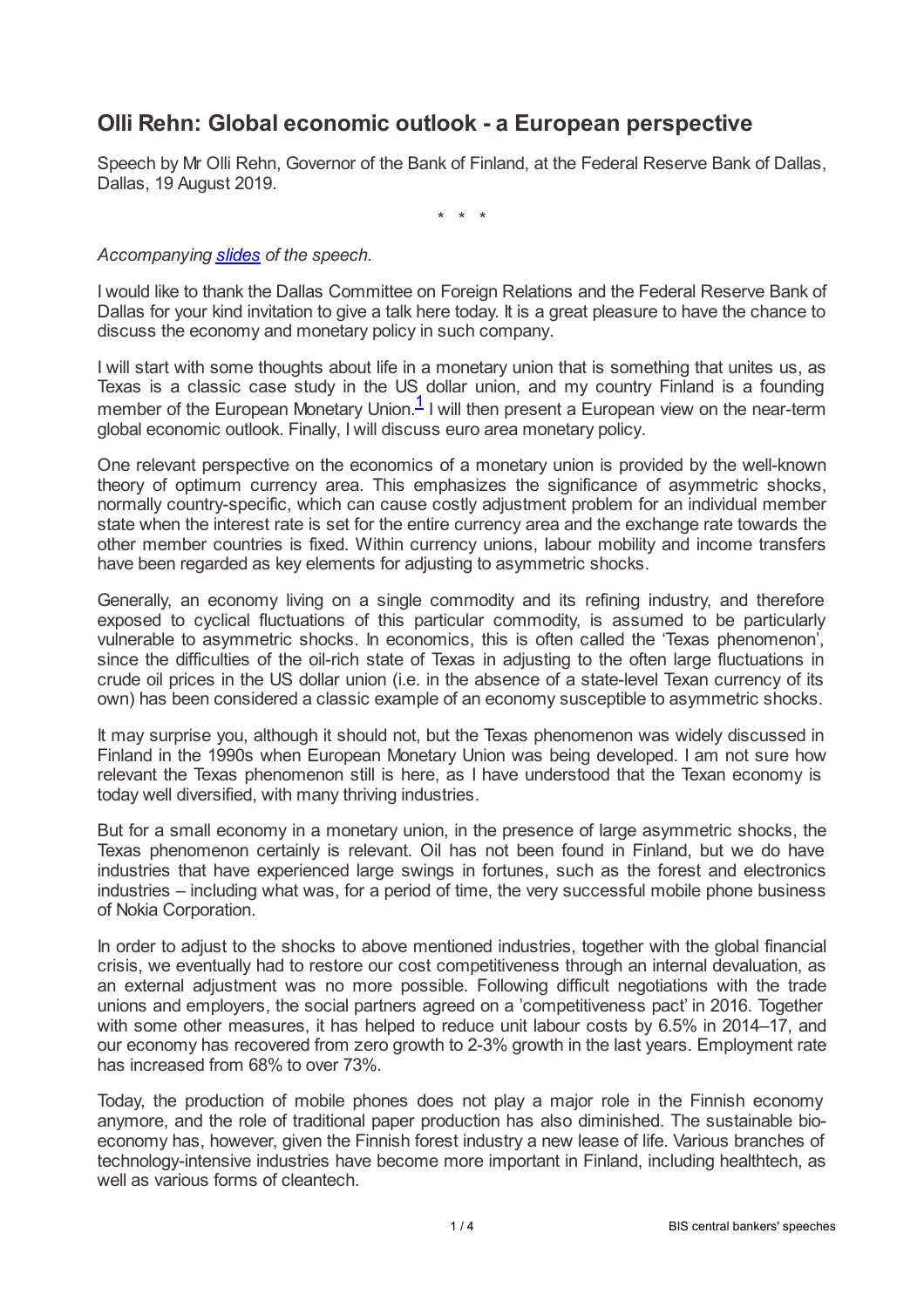It is a fact of life that asymmetric shocks are always a feature of a monetary union. They are one important reason to reform and improve the structures of European Monetary Union.

The euro was introduced twenty years ago in order to insulate the Single Market of the European Union from exchange-rate crises and competitive devaluations. The most difficult moments of European Monetary Union followed the Great Recession, when the European sovereign debt crisis ran wild in 2010–12. The roots of the crisis lay in the systemic weaknesses of the monetary union, which were not recognized in the first two decades of the euro in 1990–2010.

A lot has been learned from the crisis and done to strengthen European Monetary Union since then. The most important steps still to be taken concern the financial system. The European Banking Union needs to be finalised, and progress is needed in building the Capital Markets Union. At the same time, every member state of EMU should work to strengthen the structures of its economy, pursue growth-enhancing reforms and ensure the sustainability of its public finances.

Ladies and Gentlemen,

## [SLIDE 2]

Let me now turn to recent developments in the global economy. We are experiencing a widespread slowdown. Growth has slowed in basically all major economic areas during the past year.

I would identify three main reasons for this subdued global growth. The first reason is trade tensions. Tariffs and other trade barriers have been raised. And even if the direct effects of the actions taken so far may be limited, they have already increased uncertainty about the future of international trade. Looking ahead, there is a risk that projectionism becomes the norm. This would be very harmful for the world economy, not to mention economic areas like Texas or Finland.

## [SLIDE 3]

Trade barriers have a negative impact on investments and purchases of durable goods, in particular. They explain part of the recent stagnation in the volume of global trade. Pervasive uncertainty has hit its growth, which has fallen from +4-5% evento below zero.

Secondly, the many twists and turns of Brexit have increased uncertainty about under what terms the EU will trade with the UK in the future. This has already affected euro area trade with the UK. If a so-called hard Brexit materializes, it would certainly have a negative effect on euro area growth. For euro area exports, the UK is the second largest destination, almost as large as the United States.

In addition to the disturbances related to international trade, we can also ask whether the long upswing after the Great Recession is maturing. The United States economy is experiencing the longest period of growth in its history and seems to be enjoying almost full employment.

The third reason for the deteriorating global outlook is the slowdown in China. This has been going on for a while already and seems to be partly structural in nature. But trade tensions and vulnerabilities in China's domestic economy have also contributed to the slowdown. Alternative estimates of China's GDP already suggest significantly lower growth rates.

## [SLIDE 4]

Overall, many risks have materialized in the global economy recently. The change in the global economic outlook has also been felt on the financial markets, not least in the expected path of policy interest rates. Earlier expectations of a gradual normalization of monetary policy have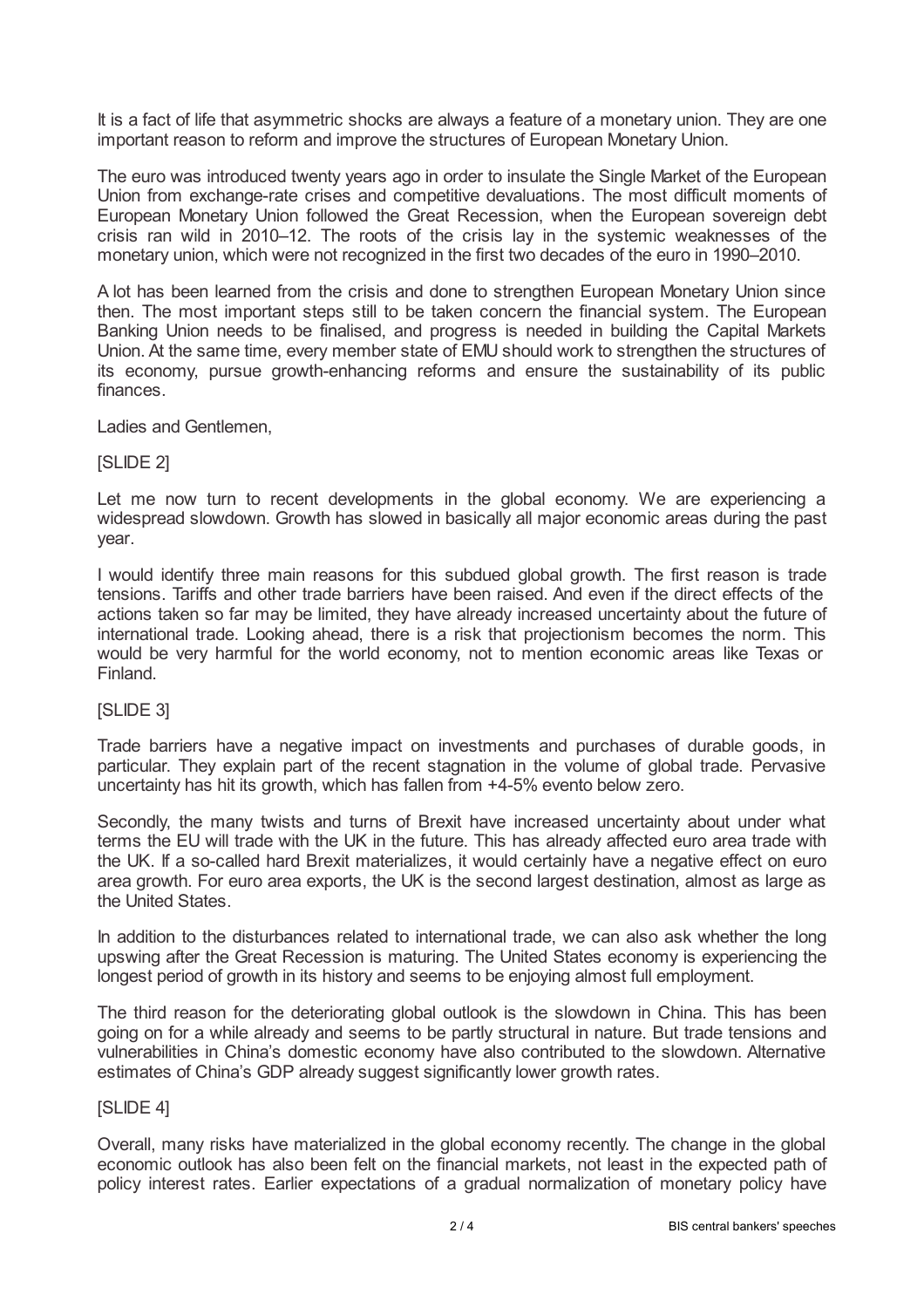recently been replaced by expectations of further policy easing, including rate cuts. Long-term interest rates have declined significantly.

The global slowdown has also been felt in the euro area. While in 2017 euro area GDP still grew by 2.4%, the economy began to cool in the second half of 2018. Current macroeconomic projections for the euro area foresee annual real GDP increasing by 1.2% in 2019.

## [SLIDE 5]

As in many other developed economies, recent developments in the euro area have been especially weak in manufacturing. The Purchasing Managers' Index for the manufacturing sector has declined significantly. Recently, manufacturing output has declined in Germany.

During 2018, it was thought that the headwinds for the euro area economy were mostly coming from idiosyncratic factors related, in particular, to the auto industry. In the course of this year it has become more likely that we are witnessing a more lasting deterioration.

However, all this recent gloom in international trade and manufacturing does not necessarily mean a serious slump in the euro area economy as a whole. Domestic demand has remained quite robust, supported by an accommodative monetary policy and strong labor markets.

## [SLIDE 6]

The unemployment rate in the euro area stood at 7.5% in June, close to an all-time low. The labor force participation rate has risen from 59% to 67%, the highest level ever recorded. Moreover, since reaching the trough of the business cycle over six years ago, euro area employment has increased by about 10.5 million persons. So, the strong labor market development is supporting domestic demand in the euro area and partly compensating for the decline in external demand.

## [SLIDE 7]

However, despite the stronger labour market and accelerating wages, inflationary pressures remain muted and indicators of inflation expectations have declined with the weakening economic outlook. Therefore, a significant degree of monetary stimulus continues to be necessary to ensure that financial conditions remain very favourable and to support euro area growth and domestic price pressures.

In its meeting in July 25, the ECB Governing Council communicated the need for a highly accommodative monetary policy stance for a prolonged period, as inflation rates, both realised and projected, have been persistently below levels that are in line with our aim  $\frac{2}{3}$  $\frac{2}{3}$  $\frac{2}{3}$ 

<span id="page-2-0"></span>If the medium-term inflation outlook continues to fall short of our aim, the Governing Council is determined to act, in line with its commitment to symmetry in the inflation aim. With the symmetric approach, inflation may vary around 2% in the short-term, to reach our target in the medium term, thus supporting the anchoring of inflation expectations.

We stand ready to adjust all of our instruments, as appropriate, to make inflation converge towards its aim in a sustained manner. We are currently examining options, including ways to reinforce our forward guidance on policy rates, mitigating measures related to the negative deposit facility rate – such as the design of a tiered system for reserve remuneration – and options for the size and composition of potential new net asset purchases. Key to success here is that the measures form a package of complementary and mutually reinforcing elements.

It is noteworthy how much we have in common with the central banks of most developed countries. We have independence, as well as clearly defined mandates. We aim at price stability and have floating exchange rates. We have not adopted any fixed monetary policy rule.